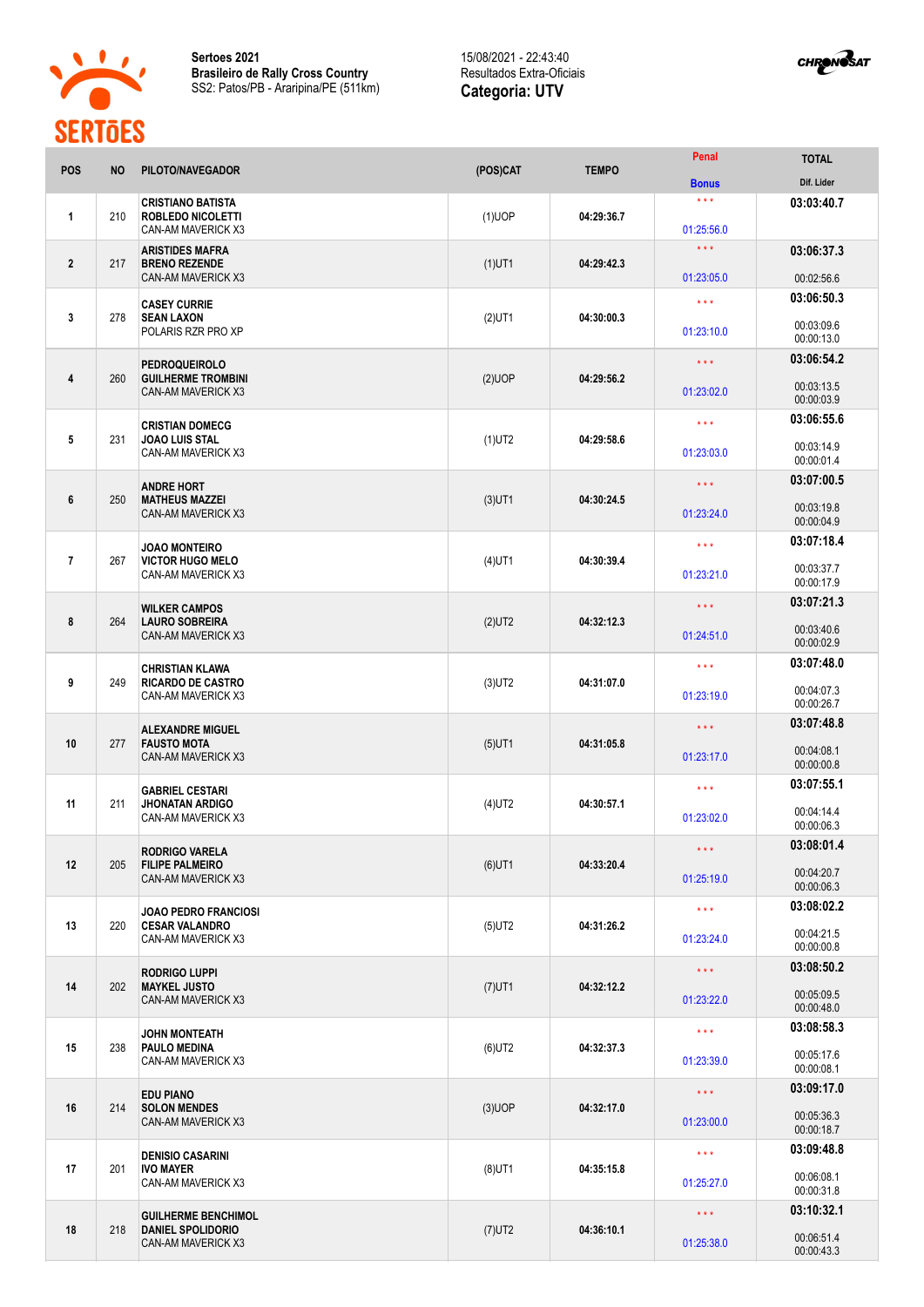| 19 | 237 | <b>ALEX BUCHHEIM</b><br><b>MIGUEL FALCAO</b>                                   | $(1)$ UOV  | 04:33:42.4 | $***$                   | 03:10:44.4               |
|----|-----|--------------------------------------------------------------------------------|------------|------------|-------------------------|--------------------------|
|    |     | CAN-AM MAVERICK X3                                                             |            |            | 01:22:58.0              | 00:07:03.7<br>00:00:12.3 |
|    |     | <b>OTAVIO SOUZA LEITE</b>                                                      |            |            | 00:01:00.0              | 03:10:57.4               |
| 20 | 225 | <b>WLADIMIR GRUNENBERG</b><br>CAN-AM MAVERICK X3                               | $(8)$ UT2  | 04:35:07.4 | 01:25:10.0              | 00:07:16.7<br>00:00:13.0 |
|    |     | <b>REINALDO VARELA</b>                                                         |            |            | $\star$ $\star$ $\star$ | 03:11:01.3               |
| 21 | 204 | <b>GUNNAR DUMS</b><br>CAN-AM MAVERICK X3                                       | $(4)$ UOP  | 04:35:32.3 | 01:24:31.0              | 00:07:20.6<br>00:00:03.9 |
|    |     | <b>ADRIANO BENVENUTTI</b>                                                      |            |            | $\star$ $\star$ $\star$ | 03:11:04.9               |
| 22 | 246 | <b>RICARDO ROCHA</b><br><b>CAN-AM MAVERICK X3</b>                              | $(5)$ UOP  | 04:34:06.9 | 01:23:02.0              | 00:07:24.2<br>00:00:03.6 |
|    |     | <b>TOMAS LUZA</b>                                                              |            |            | $\star \star \star$     | 03:11:12.5               |
| 23 | 216 | <b>ANA PAULA FRANCIOSI</b><br>CAN-AM MAVERICK X3                               | $(9)$ UT2  | 04:34:34.5 | 01:23:22.0              | 00:07:31.8<br>00:00:07.6 |
| 24 | 259 | <b>RICARDO GALLI</b>                                                           |            |            | $\star$ $\star$ $\star$ | 03:11:17.5               |
|    |     | <b>ARTHUR GOMES CARNEIRO</b><br>CAN-AM MAVERICK X3                             | $(1)$ UT3  | 04:36:18.5 | 01:25:01.0              | 00:07:36.8<br>00:00:05.0 |
|    |     | <b>THIAGO FRAGA</b>                                                            |            |            | $\star$ $\star$ $\star$ | 03:11:36.8               |
| 25 | 262 | <b>ALVARO AMARANTE</b><br>CAN-AM MAVERICK X3                                   | $(2)$ UT3  | 04:34:42.8 | 01:23:06.0              | 00:07:56.1<br>00:00:19.3 |
|    |     | <b>SILVIO MARTINS</b>                                                          |            |            | $\star\star\star$       | 03:11:56.5               |
| 26 | 233 | <b>WINICIUS MARTINS</b><br>CAN-AM MAVERICK X3                                  | $(2)$ UOV  | 04:35:20.5 | 01:23:24.0              | 00:08:15.8<br>00:00:19.7 |
|    |     | <b>AUGUSTO MONTANI</b>                                                         |            |            | $\star \star \star$     | 03:12:04.3               |
| 27 | 226 | <b>HUMBERTO RIBEIRO</b><br>CAN-AM MAVERICK X3                                  | $(10)$ UT2 | 04:34:59.3 | 01:22:55.0              | 00:08:23.6<br>00:00:07.8 |
|    |     | <b>NELSON PIQUET</b>                                                           |            |            | $\star$ $\star$ $\star$ | 03:12:08.5               |
| 28 | 224 | <b>FLAVIO FRANCA</b><br><b>CAN-AM MAVERICK X3</b>                              | $(11)$ UT2 | 04:35:12.5 | 01:23:04.0              | 00:08:27.8<br>00:00:04.2 |
|    |     | <b>ENIO BOZZANO</b>                                                            |            |            | $\star \star \star$     | 03:12:16.5               |
| 29 | 239 | <b>WELLINGTON REZENDE</b><br>CAN-AM MAVERICK X3                                | $(3)$ UT3  | 04:35:31.5 | 01:23:15.0              | 00:08:35.8<br>00:00:08.0 |
|    |     | <b>THIAGO TORRES</b>                                                           |            |            | $\star \star \star$     | 03:12:18.8               |
| 30 | 219 | <b>EDUARDO SHIGA</b><br>POLARIS TURBO S                                        | $(12)$ UT2 | 04:37:23.8 | 01:25:05.0              | 00:08:38.1<br>00:00:02.3 |
|    |     | <b>EUCLIDES BENVENUTI</b>                                                      |            |            | $\star \star \star$     | 03:12:21.8               |
| 31 | 251 | <b>HENRY RITTER</b><br>CAN-AM MAVERICK X3                                      | $(3)$ UOV  | 04:35:33.8 | 01:23:12.0              | 00:08:41.1<br>00:00:03.0 |
|    |     | LUIS TIBURCIO DE MELO                                                          |            |            | $\star\star\star$       | 03:12:44.2               |
| 32 | 223 | <b>ARTUR TEIXEIRA</b><br>CAN-AM MAVERICK X3                                    | $(13)$ UT2 | 04:36:40.2 | 01:23:56.0              | 00:09:03.5<br>00:00:22.4 |
|    |     | <b>DALTRO MARONEZI</b><br>263<br><b>LUCIANI MARONEZI</b><br>CAN-AM MAVERICK X3 | $(4)$ UOV  | 04:35:54.5 | $\star \star \star$     | 03:12:45.5               |
| 33 |     |                                                                                |            |            | 01:23:09.0              | 00:09:04.8<br>00:00:01.3 |
|    |     | <b>JOAO DIAS</b>                                                               |            |            | $\star\star\star$       | 03:12:55.9               |
| 34 | 272 | <b>JOAO FILIPE</b><br>CAN-AM MAVERICK X3                                       | $(9)$ UT1  | 04:39:57.9 | 01:27:02.0              | 00:09:15.2<br>00:00:10.4 |
|    |     | <b>MARYO KEMPES</b><br>JOSE DE DEUS BARBOSA<br>CAN-AM MAVERICK X3              | $(4)$ UT3  | 04:36:57.6 | $\star$ $\star$ $\star$ | 03:13:05.6               |
| 35 | 255 |                                                                                |            |            | 01:23:52.0              | 00:09:24.9<br>00:00:09.7 |
|    |     | <b>ALLAN CESTARI</b><br><b>WEIDNER MOREIRA</b><br>CAN-AM MAVERICK X3           | $(6)$ UOP  |            | $\star\star\star$       | 03:13:48.1               |
| 36 | 212 |                                                                                |            | 04:42:24.1 | 01:28:36.0              | 00:10:07.4<br>00:00:42.5 |
|    |     | PEDRO MAC DOWELL                                                               |            |            | $\star$ $\star$ $\star$ | 03:13:48.3               |
| 37 | 257 | <b>CAIO SPOLIDORIO</b><br>CAN-AM MAVERICK X3                                   | $(5)$ UT3  | 04:38:42.3 | 01:24:54.0              | 00:10:07.6<br>00:00:00.2 |
|    |     | <b>MARKUS DE WIT</b><br><b>GIOVANI BORDIN</b><br>CAN-AM MAVERICK X3            | $(14)$ UT2 | 04:44:04.1 | $\star\star\star$       | 03:14:38.1               |
| 38 | 215 |                                                                                |            |            | 01:29:26.0              | 00:10:57.4<br>00:00:49.8 |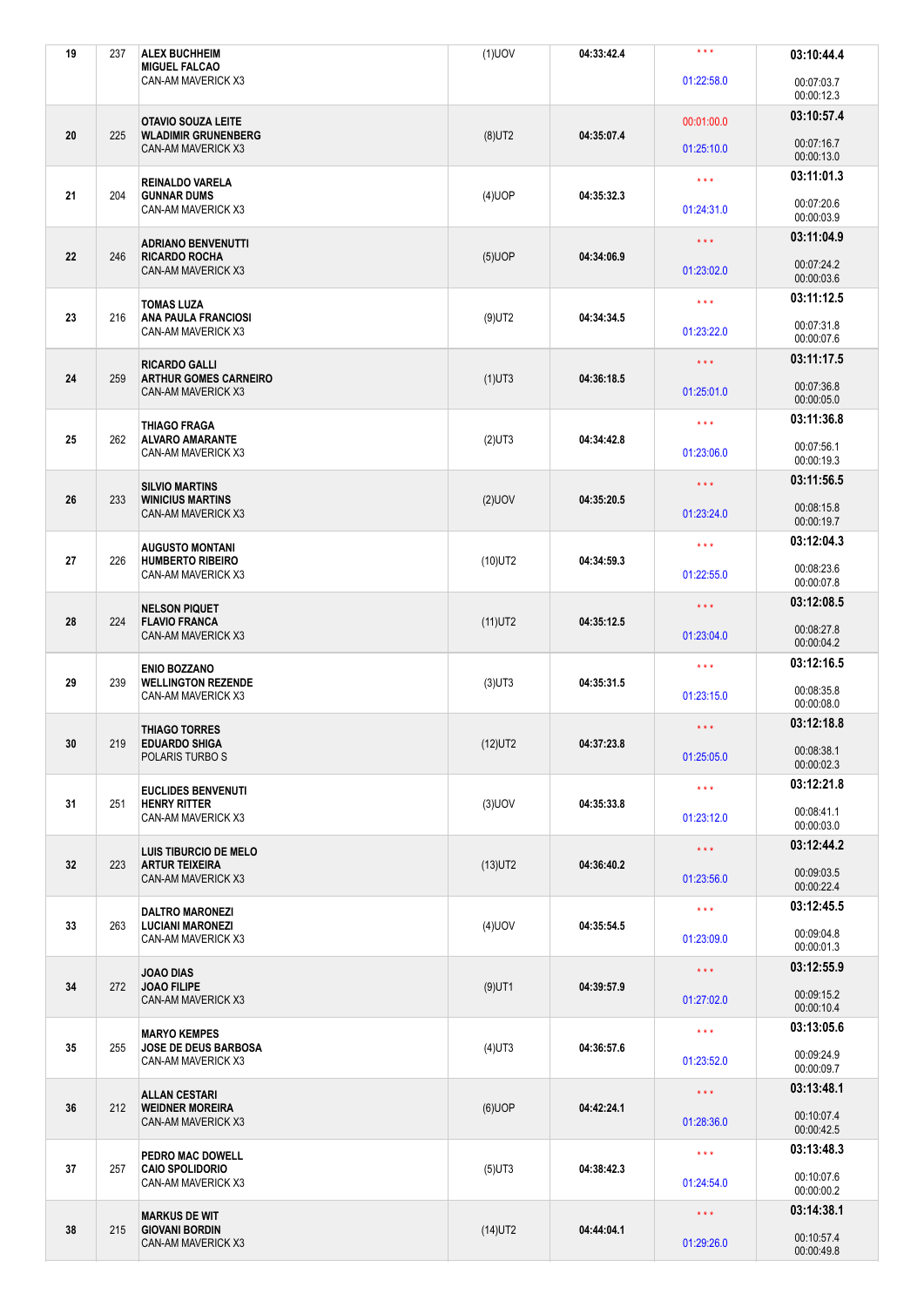| 39 | 253                                                   | <b>LEANDRO FRACASSI</b><br><b>EDU COSTA</b>                                           | $(6)$ UT3  | 04:37:52.0 | $***$                    | 03:14:39.0               |
|----|-------------------------------------------------------|---------------------------------------------------------------------------------------|------------|------------|--------------------------|--------------------------|
|    |                                                       | CAN-AM MAVERICK X3                                                                    |            |            | 01:23:13.0               | 00:10:58.3<br>00:00:00.9 |
|    |                                                       | <b>MATHEUS GERMINIANI</b>                                                             |            | 04:38:06.9 | $\star \star \star$      | 03:14:56.9               |
| 40 | 227                                                   | <b>JOAO SCHNORNBERGER</b><br>CAN-AM MAVERICK X3                                       | $(7)$ UT3  |            | 01:23:10.0               | 00:11:16.2<br>00:00:17.9 |
|    |                                                       | <b>LEANDRO TORRES</b>                                                                 |            |            | $\star \star \star$      | 03:15:37.9               |
| 41 | 208                                                   | <b>JOAO ARENA</b><br>POLARIS TURBO S                                                  | $(7)$ UOP  | 04:42:29.9 | 01:26:52.0               | 00:11:57.2<br>00:00:41.0 |
|    |                                                       | <b>ROBERTO KELLER</b>                                                                 |            |            | $\star \star \star$      | 03:15:41.4               |
| 42 | 207                                                   | <b>RICARDO MAGNAGO</b><br>CAN-AM MAVERICK X3                                          | $(15)$ UT2 | 04:41:26.4 | 01:25:45.0               | 00:12:00.7<br>00:00:03.5 |
|    |                                                       | <b>MIGUEL MARIOTTI</b>                                                                |            |            | $\star \star \star$      | 03:15:46.8               |
| 43 | 245                                                   | <b>CLAUDIO RIESER</b><br>CAN-AM MAVERICK X3                                           | $(8)$ UT3  | 04:45:46.8 | 01:30:00.0               | 00:12:06.1<br>00:00:05.4 |
| 44 | 256                                                   | PEDRO HENRIQUE TEIXEIRA<br><b>PAULO HENRIQUE COSTA</b>                                | $(9)$ UT3  | 04:46:01.6 | $\star \star \star$      | 03:16:46.6               |
|    |                                                       | CAN-AM MAVERICK X3                                                                    |            |            | 01:29:15.0               | 00:13:05.9<br>00:00:59.8 |
| 45 | 235                                                   | <b>GUSTAVO ZANFORLIN</b><br><b>ANDRE MUNHOZ</b>                                       |            | 04:45:22.9 | $\star$ $\star$ $\star$  | 03:16:57.9               |
|    |                                                       | CAN-AM MAVERICK X3                                                                    | $(16)$ UT2 |            | 01:28:25.0               | 00:13:17.2<br>00:00:11.3 |
|    |                                                       | <b>FREDERICO MACEDO</b>                                                               |            |            | 00:02:00.0               | 03:17:01.4               |
| 46 | 289                                                   | <b>NICKOLAS POMBO</b><br>GIAFFONE EXO NB-HYBRID                                       | $(1)$ UEX  | 04:41:42.4 | 01:26:41.0               | 00:13:20.7<br>00:00:03.5 |
| 47 |                                                       | <b>BRUNO LEONARDO</b><br>PEDRO EURICO                                                 | $(10)$ UT3 | 04:42:46.2 | $\star \star \star$      | 03:18:33.2               |
|    | 240                                                   | CAN-AM MAVERICK X3                                                                    |            |            | 01:24:13.0               | 00:14:52.5<br>00:01:31.8 |
|    |                                                       | <b>JOSE RUFINO NETO</b><br><b>JOSE ARISTOTELES FIUZA</b><br><b>CAN-AM MAVERICK X3</b> | $(8)$ UOP  | 04:41:52.0 | $\star$ $\star$ $\star$  | 03:18:41.0               |
| 48 | 221                                                   |                                                                                       |            |            | 01:23:11.0               | 00:15:00.3<br>00:00:07.8 |
| 49 | 271                                                   | <b>FILIPE CAMEIRINHA</b><br><b>NUNO MIGUEL FERNANDES</b>                              | $(10)$ UT1 |            | $\star \star \star$      | 03:19:03.7               |
|    |                                                       | CAN-AM MAVERICK X3                                                                    |            | 04:42:28.7 | 01:23:25.0               | 00:15:23.0<br>00:00:22.7 |
|    | 274                                                   | <b>JOSE DAGOBERTO DE MELO</b><br><b>HUGO DE ARAUJO</b>                                | $(17)$ UT2 |            | $\star \star \star$      | 03:19:34.1               |
| 50 |                                                       | CAN-AM MAVERICK X3                                                                    |            | 04:42:43.1 | 01:23:09.0               | 00:15:53.4<br>00:00:30.4 |
| 51 | 269                                                   | <b>LUIS CARLOS NACIF</b><br><b>FAUSTO DALLAPE</b>                                     |            | 04:46:48.2 | $\star \star \star$      | 03:20:23.2               |
|    |                                                       | CAN-AM MAVERICK X3                                                                    | $(5)$ UOV  |            | 01:26:25.0               | 00:16:42.5<br>00:00:49.1 |
|    |                                                       | <b>LELIO CARNEIRO</b>                                                                 |            |            | $\star\star\star$        | 03:20:35.7               |
| 52 | 243                                                   | <b>WEBERTH MOREIRA</b><br>CAN-AM MAVERICK X3                                          | $(11)$ UT3 | 04:46:57.7 | 01:26:22.0               | 00:16:55.0<br>00:00:12.5 |
|    |                                                       | <b>RAFAEL CASSOL</b>                                                                  |            |            | $\star \star \star$      | 03:20:59.0               |
| 53 | 261<br><b>MINAE MIYAUTI</b><br>GIAFFONE EXO NB-HYBRID | $(2)$ UEX                                                                             | 04:44:17.0 | 01:23:18.0 | 00:17:18.3<br>00:00:23.3 |                          |
|    | 265                                                   | <b>DANIEL MAHSEREDJIAN</b><br><b>CESAR PEREIRA</b><br>CAN-AM MAVERICK X3              |            | 04:47:06.8 | $\star\star\star$        | 03:23:13.8               |
| 54 |                                                       |                                                                                       | $(11)$ UT1 |            | 01:23:53.0               | 00:19:33.1<br>00:02:14.8 |
| 55 | 242                                                   | WAGNER JOVENAL<br><b>FLAVIO TOLEDO</b><br>CAN-AM MAVERICK X3                          | $(12)$ UT3 | 04:47:22.7 | $\star$ $\star$ $\star$  | 03:23:28.7               |
|    |                                                       |                                                                                       |            |            | 01:23:54.0               | 00:19:48.0<br>00:00:14.9 |
| 56 | 244                                                   | <b>WANDER GARCEZ</b><br><b>FABIO ZELLER</b><br>CAN-AM MAVERICK X3                     | $(6)$ UOV  | 04:49:09.5 | $\star\star\star$        | 03:23:33.5               |
|    |                                                       |                                                                                       |            |            | 01:25:36.0               | 00:19:52.8<br>00:00:04.8 |
| 57 | 247                                                   | <b>DANIEL GONCALVES</b><br><b>MARCELO CARESTIATO</b>                                  | $(7)$ UOV  | 04:51:30.0 | $\star$ $\star$ $\star$  | 03:25:20.0               |
|    |                                                       | CAN-AM MAVERICK X3                                                                    |            |            | 01:26:10.0               | 00:21:39.3<br>00:01:46.5 |
|    | 268                                                   | <b>RICARDO MARIOTTI</b><br><b>GABRIEL BISSOTTO</b><br>CAN-AM MAVERICK X3              | $(8)$ UOV  | 04:55:46.2 | $\star\star\star$        | 03:25:46.2               |
| 58 |                                                       |                                                                                       |            |            | 01:30:00.0               | 00:22:05.5<br>00:00:26.2 |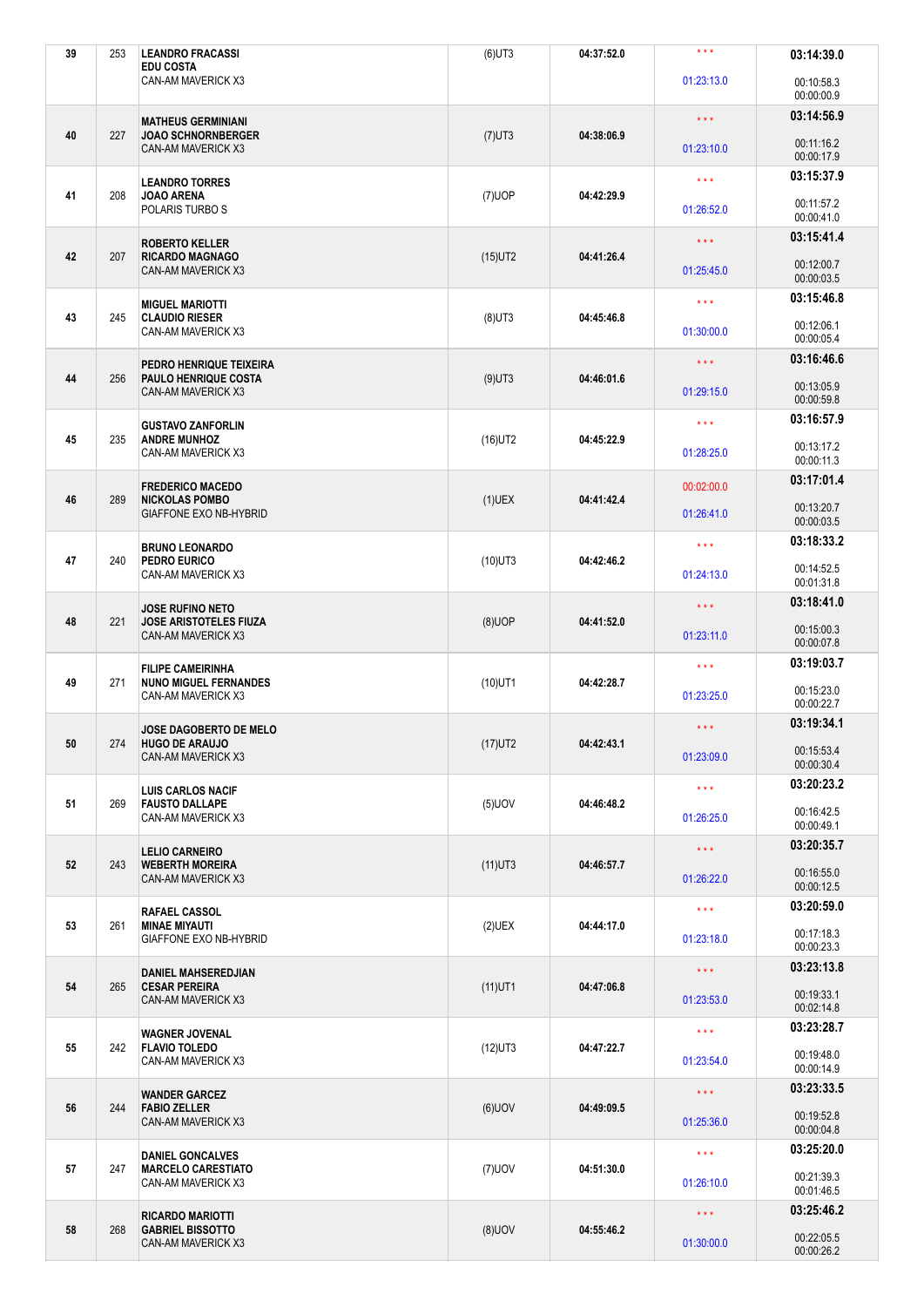| 59 | 276 | PAULO CLOSS<br><b>PAULO EDGAR CLOSS</b>                           | $(9)$ UOV                | 04:53:49.2 | $***$                   | 03:25:57.2               |
|----|-----|-------------------------------------------------------------------|--------------------------|------------|-------------------------|--------------------------|
|    |     | CAN-AM MAVERICK X3                                                |                          |            | 01:27:52.0              | 00:22:16.5<br>00:00:11.0 |
|    |     | <b>HELENA DEYAMA</b>                                              |                          | 04:55:44.1 | $\star \star \star$     | 03:26:52.1               |
| 60 | 248 | <b>CRISTINA POSSETTI</b><br>CAN-AM MAVERICK X3                    | $(10)$ UOV               |            | 01:28:52.0              | 00:23:11.4<br>00:00:54.9 |
|    |     | <b>JORGE WAGENFUHR</b>                                            |                          |            | 00:18:00.0              | 03:27:39.7               |
| 61 | 285 | <b>RODRIGO KHEZAM</b><br>CAN-AM MAVERICK X3                       | $(11)$ UOV               | 04:32:40.7 | 01:23:01.0              | 00:23:59.0<br>00:00:47.6 |
|    |     | <b>CARLOS EDUARDO MELO</b>                                        |                          |            | $\star \star \star$     | 03:30:52.3               |
| 62 | 241 | <b>GEORGE MARTINS</b><br>CAN-AM MAVERICK X3                       | $(9)$ UOP                | 05:00:27.3 | 01:29:35.0              | 00:27:11.6<br>00:03:12.6 |
|    |     | <b>MARCELO WEYNE</b>                                              |                          |            | $\star\star\star$       | 03:33:44.7               |
| 63 | 286 | <b>ANDRE BALLA</b><br>CAN-AM MAVERICK X3                          | $(12)$ UOV               | 04:58:56.7 | 01:25:12.0              | 00:30:04.0<br>00:02:52.4 |
| 64 | 287 | <b>RICARDO CABRAL</b><br><b>PAULO CAMPELO</b>                     | $(18)$ UT2               | 05:07:34.7 | $\star$ $\star$ $\star$ | 03:37:59.7               |
|    |     | CAN-AM MAVERICK X3                                                |                          |            | 01:29:35.0              | 00:34:19.0<br>00:04:15.0 |
| 65 | 290 | <b>DANIEL MASILI GOMES</b><br><b>HELDER SIQUEIRA</b>              | $(13)$ UOV               | 05:11:06.1 | $\star$ $\star$ $\star$ | 03:41:06.1               |
|    |     | CAN-AM MAVERICK X3                                                |                          |            | 01:30:00.0              | 00:37:25.4<br>00:03:06.4 |
|    |     | <b>ITALO SANTIAGO</b>                                             |                          |            | $\star$ $\star$ $\star$ | 03:41:17.8               |
| 66 | 280 | <b>LINCOLN DIEGO CIRQUEIRA</b><br>CAN-AM MAVERICK X3              | $(13)$ UT3               | 05:04:39.8 | 01:23:22.0              | 00:37:37.1<br>00:00:11.7 |
|    |     | <b>FABRICIO GOMES</b>                                             |                          |            | $\star \star \star$     | 03:45:52.3               |
| 67 | 288 | <b>THAYS AMELIA</b><br>CAN-AM MAVERICK X3                         | $(14)$ UT3               | 05:15:52.3 | 01:30:00.0              | 00:42:11.6<br>00:04:34.5 |
|    | 273 | <b>EDUARDO MARINI</b><br><b>GABRIEL MARTINS</b>                   |                          |            | 00:18:00.0              | 03:48:11.7               |
| 68 |     | CAN-AM MAVERICK X3                                                | $(19)$ UT2               | 04:58:06.7 | 01:27:55.0              | 00:44:31.0<br>00:02:19.4 |
| 69 | 232 | <b>LEONARDO CASTRO</b><br><b>JOAO VICTOR RIBEIRO</b>              | $(20)$ UT2<br>05:15:45.2 |            | $\star \star \star$     | 03:52:33.2               |
|    |     | CAN-AM MAVERICK X3                                                |                          |            | 01:23:12.0              | 00:48:52.5<br>00:04:21.5 |
|    |     | <b>JOAO VALENTIM</b><br><b>HENRIQUE CORREIA</b>                   |                          |            | $\star \star \star$     | 03:53:34.2               |
| 70 | 229 | CAN-AM MAVERICK X3                                                | $(12)$ UT1               | 05:21:30.2 | 01:27:56.0              | 00:49:53.5<br>00:01:01.0 |
| 71 |     | <b>RICARDO FRAGNANI</b><br>258<br><b>FERNANDO HENRIQUE BETTIN</b> | $(15)$ UT3               |            | $\star \star \star$     | 03:55:06.0               |
|    |     | CAN-AM MAVERICK X3                                                |                          | 05:25:06.0 |                         | 00:51:25.3               |
|    |     |                                                                   |                          |            | 01:30:00.0              | 00:01:31.8               |
| 72 |     | <b>ROBERTO VILELA FRANCA</b>                                      |                          |            | $\star\star\star$       | 03:59:44.0               |
|    | 270 | <b>ROSANA DE LIMA SOARES</b><br>CAN-AM MAVERICK X3                | $(16)$ UT3               | 05:29:44.0 | 01:30:00.0              | 00:56:03.3<br>00:04:38.0 |
|    |     | <b>LUIZ CLAUDIO PARENTE</b>                                       |                          |            | 00:03:00.0              | 04:00:19.5               |
| 73 | 275 | <b>RICARDO AMORIM</b><br>CAN-AM MAVERICK X3                       | $(14)$ UOV               | 05:23:19.5 | 01:26:00.0              | 00:56:38.8<br>00:00:35.5 |
|    |     | <b>DENISIO DO NASCIMENTO</b>                                      |                          |            | 00:01:00.0              | 04:03:28.5               |
| 74 | 206 | <b>IDALI BOSSE</b><br>CAN-AM MAVERICK X3                          | $(13)$ UT1               | 05:25:54.5 | 01:23:26.0              | 00:59:47.8<br>00:03:09.0 |
|    |     | LEONARDO ISHIZUKA                                                 |                          |            | $\star \star \star$     | 04:05:44.2               |
| 75 | 291 | <b>CLAUDIO BIENEMANN</b><br>CAN-AM MAVERICK X3                    | $(17)$ UT3               | 05:35:44.2 | 01:30:00.0              | 01:02:03.5<br>00:02:15.7 |
|    |     | <b>CAROLINA HANISCH</b>                                           |                          |            | $\star\star\star$       | 04:17:59.6               |
| 76 | 282 | <b>CAMILA HANISCH</b><br>CAN-AM MAVERICK X3                       | $(21)$ UT2               | 05:47:59.6 | 01:30:00.0              | 01:14:18.9<br>00:12:15.4 |
|    |     | <b>ARNALDO MONTEIRO</b>                                           |                          |            | 01:40:00.0              | 05:47:08.1               |
| 77 | 279 | <b>NUNO MORAIS</b><br>CAN-AM MAVERICK X3                          | $(15)$ UOV               | 05:32:40.1 | 01:25:32.0              | 02:43:27.4<br>01:29:08.5 |
| 78 | 284 | <b>EDUARDO TEIXEIRA</b><br><b>TULIO TANIGUCHI</b>                 | $(16)$ UOV               | 06:33:30.9 | 02:43:00.0              | 07:46:50.9<br>04:43:10.2 |